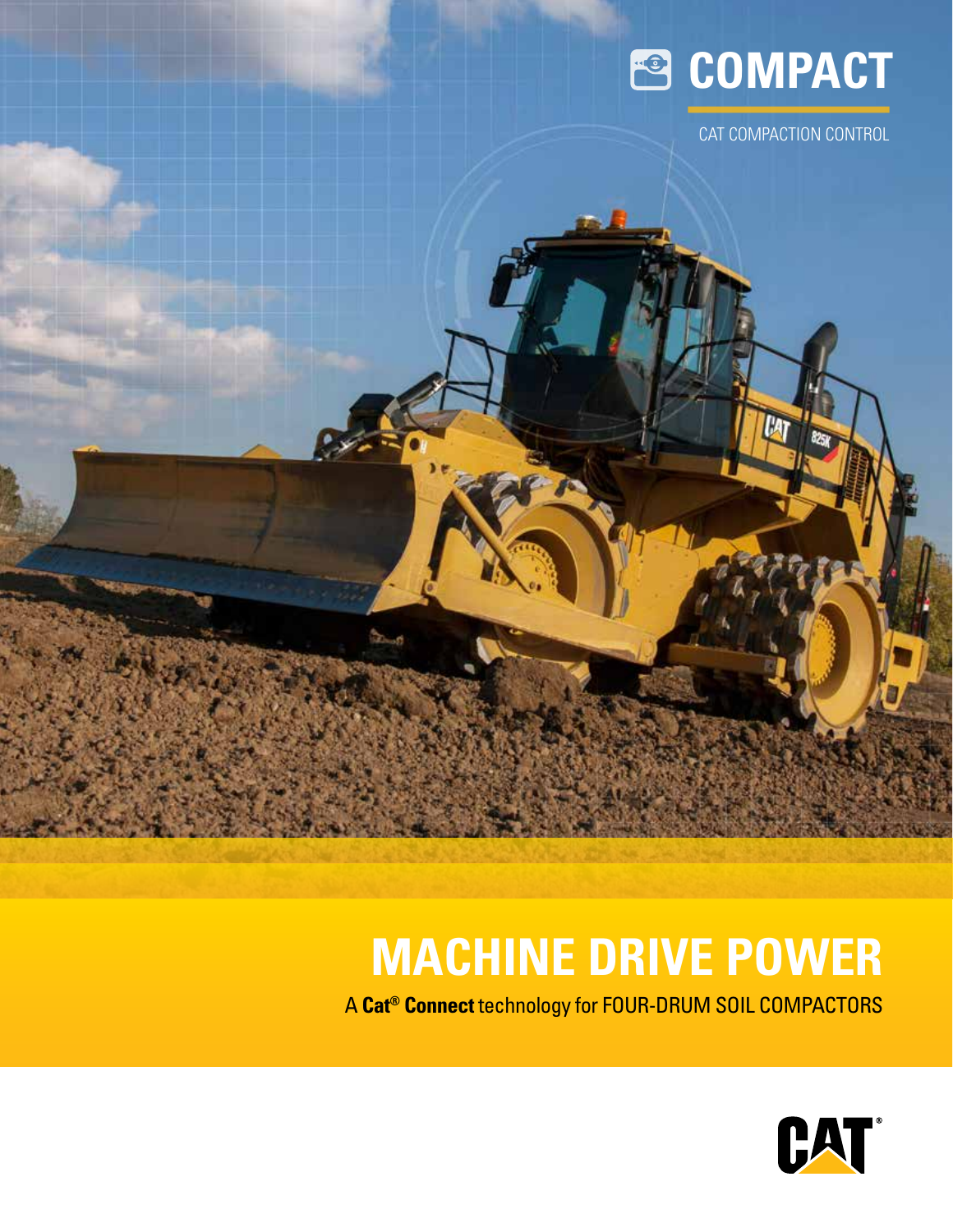## **HIGH PRODUCTIVITY, CONSISTENT QUALITY.**

The key to soil compaction is getting the job done quickly, to exact specification. When the job calls for productivity, you need a high production 4-drum compactor system with advanced compaction measurement technology like Machine Drive Power to help you consistently meet compaction targets faster, more uniformly, and in fewer passes—saving you time, fuel, and costly rework.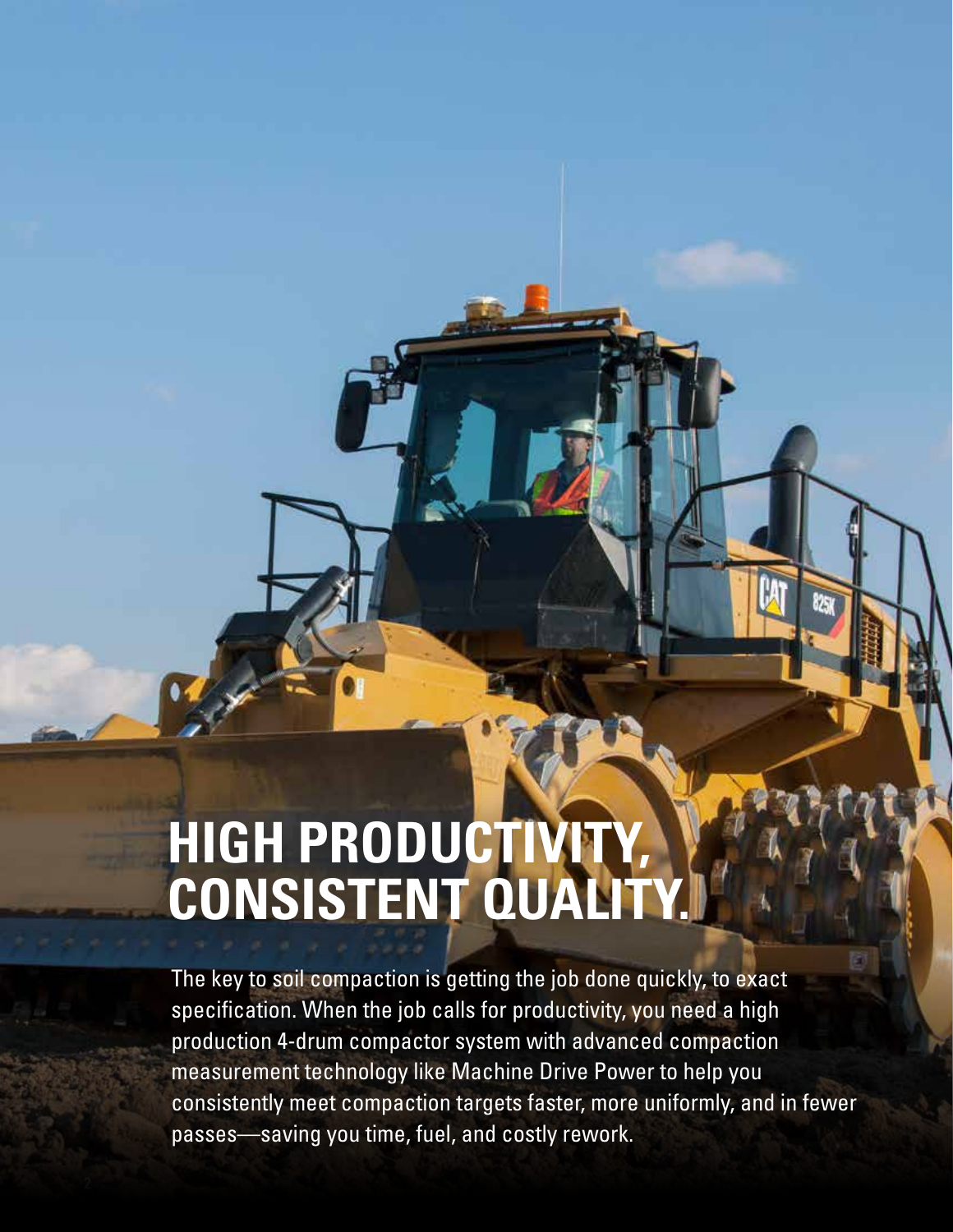## **MACHINE DRIVE POWER. ACCURATE. RELIABLE. VERSATILE.**

*MDP (Machine Drive Power) is an innovative new technology that measures the load bearing strength of soil, giving operators the confidence to know when an area meets compaction specification, and the job gets done right.* 

**MDP is less variable** than other soil compactor measurement technologies because it is a more direct means of assessing load bearing strength, providing confidence that the materials will support the load

**MDP measures what matters**, making it more relevant and useful on the job site. Unlike accelerometer based systems that often measure below the lift being compacted, MDP measures at a depth that is closer to the thickness of a typical lift, meaning you are measuring the material you are compacting – that's what matters on the jobsite.

**MDP is more versatile**, making it usable on a wider range of applications

- MDP works in all soil types: granular, semi-cohesive and cohesive
- MDP works on all machine configurations: Single Drum, Four-Drum, Smooth Drum, Padfoot
- MDP works independent of a vibratory system, making it useful in static drum situations

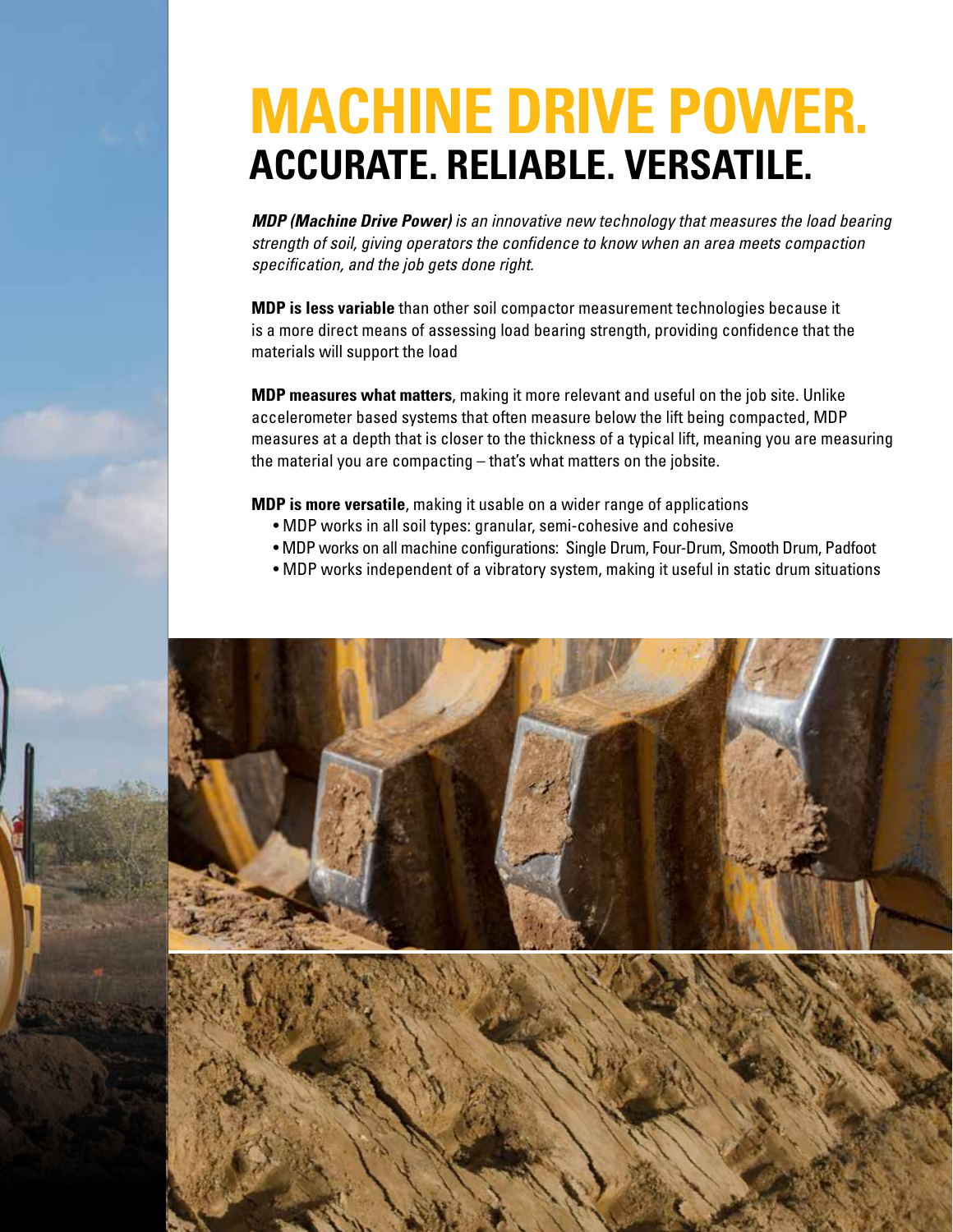## **HOW DOES MDP WORK?**

MDP focuses on load-bearing strength, not on soil density. It works on the principle of rolling resistance.

Imagine pushing a loaded wheelbarrow over a concrete sidewalk, and then through soft garden soil. Minimal effort is required to push the wheelbarrow on the concrete, but a lot of effort is needed to push it through the soil.

This is because the concrete is stiffer and has higher load bearing strength, supporting the wheel firmly rather than sagging under its weight.

MDP **measures** the amount of **power** required for the soil compactor to propel over the soil, providing an indication of **load bearing strength**.



The wheelbarrow rolls easily on the smooth, stiff concrete.



The wheelbarrow sinks into the soil, requiring more effort.



#### **SET UP A COMPACTION VALUE**

• Compact a lift in a test section until there is no appreciable change in the MDP value.

#### **OR**

• Compact an area proven to meet compaction specifications.

In either case, refer to the display in the cab for the MDP value.



Constructing a test section.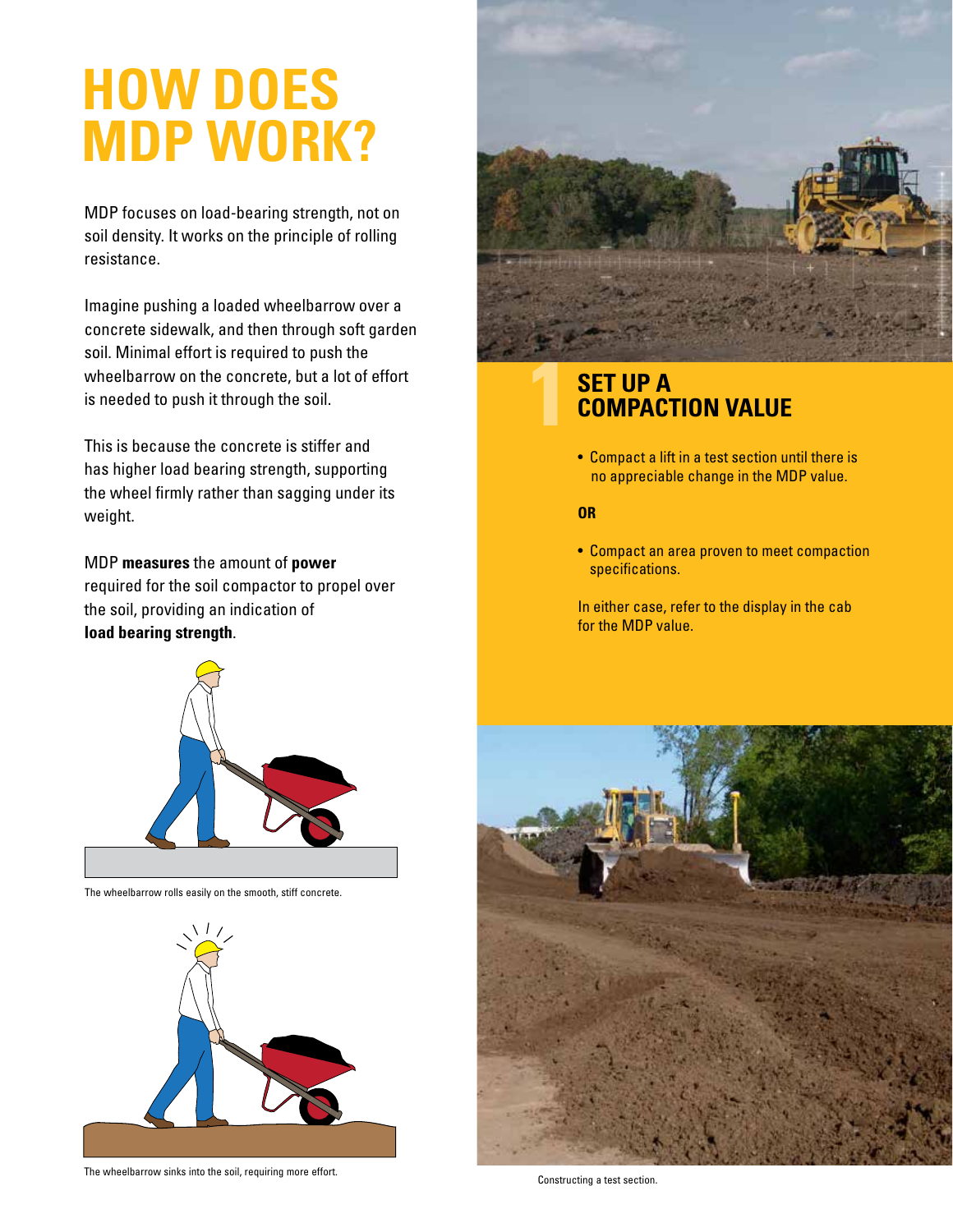

#### **2 COMPACT**

- Compact the soil, using the MDP value as your target.
- Make passes until the MDP reading slider is within the green "Acceptance Zone" on the display.

Be alert for localized areas of lower MDP readings. The lower readings can indicate a need to adjust water content or the presence of soil issues below the surface.

#### **3 VALIDATE**

- Compact at a slow, consistent speed.
- Measure while traveling in forward direction.

It is recommended to establish a pattern to stay consistent and ensure full coverage.

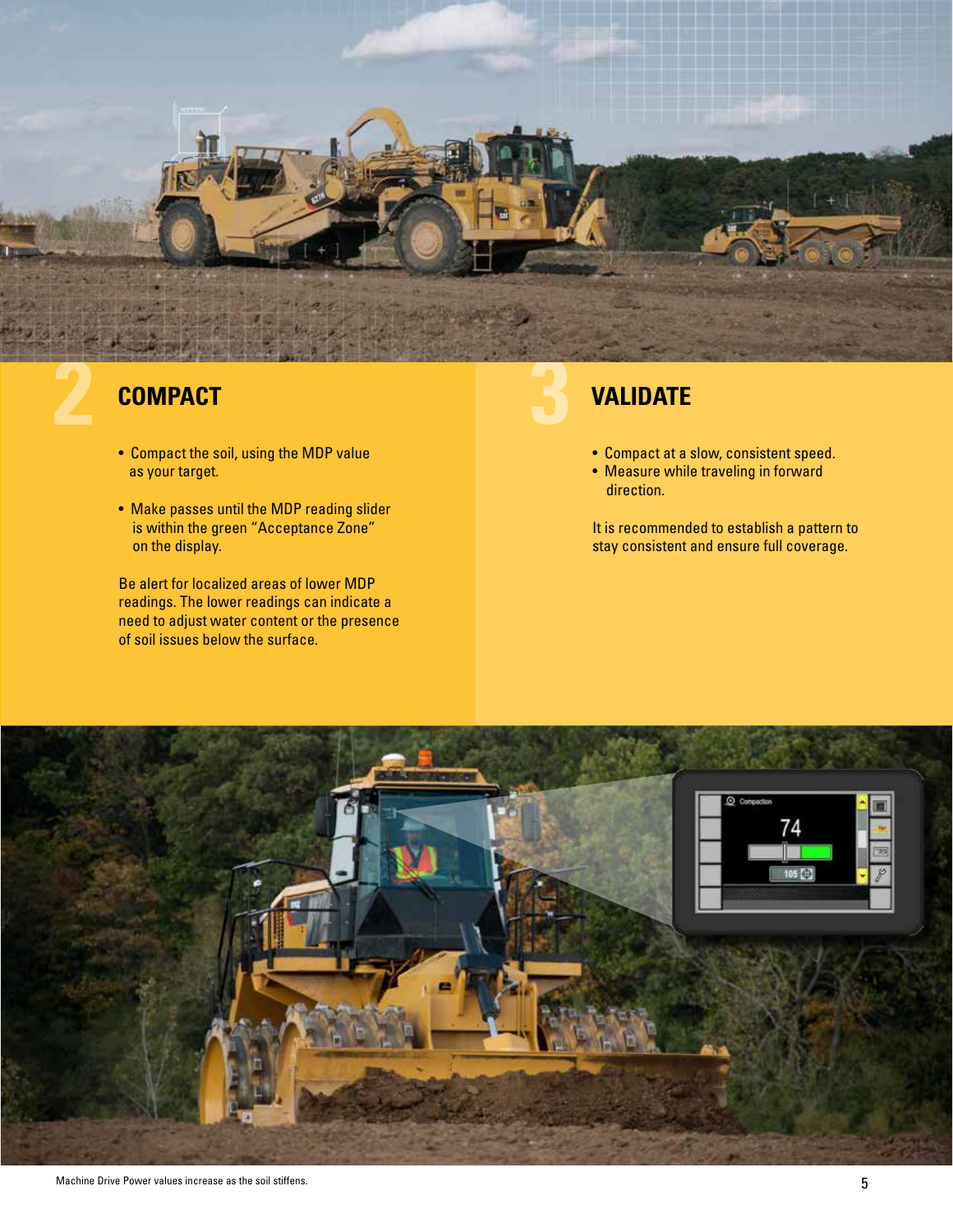# **SCALABLE TO FIT YOUR NEEDS.**

MDP is a component of Cat® Compaction Control, a compaction measurement system that is scalable to meet a wide range of needs and application requirements. This allows you to start out with the basic system, and add more capability as your needs grow.

The basic system includes MDP measurement technology. You can add mapping capability, with two levels of accuracy, enabling you to monitor progress, and ensure compaction uniformity, quality and efficiency. When you add Cat Connect LINK technologies you can get the most out of the data you collect by downloading or wirelessly transmitting it to the online VisionLink® user interface for analysis and reporting using your computer or mobile device.

When you combine measurement, mapping and the ability to store and analyze data, you have an **intelligent compaction system** a solution that helps you work more productively—and profitably.



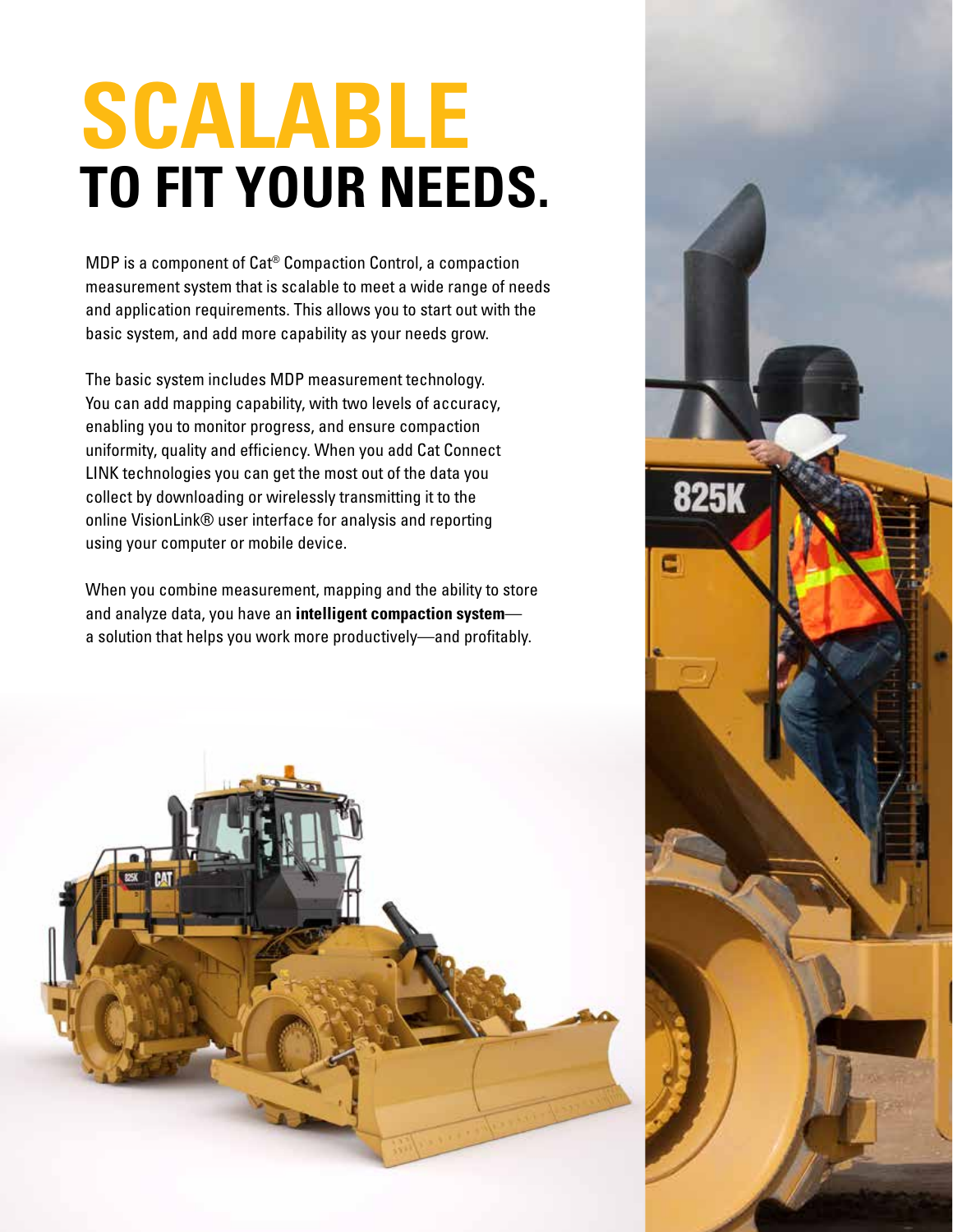

# **COMPACT WITH CONFIDENCE.**

Compacting soil with single-drum compactors or accelerometer measurement systems works well in some applications. When the job requires four drums, you need production-type compactors and a reliable compaction measurement system that enables you to compact productively – with confidence. With exclusive Machine Drive Power – available only from Caterpillar – you get exactly that. MDP measures closer to the depth of the lift with less variability than accelerometer based systems, even on cohesive soils. It also works on a wider range of applications.

Ask your local Cat dealer about rental and purchase options for your next soil compaction job.

| <b>Feature</b>                                                           | <b>Machine Drive Power</b><br>(MDP) | Accelerometer-based<br><b>Compaction Measurement</b> |
|--------------------------------------------------------------------------|-------------------------------------|------------------------------------------------------|
| Measurement Depth*                                                       | $30 - 60$ cm $(12 - 24)$ in         | $1 - 1.2$ m $(3.3 - 4$ ft)                           |
| <b>Correlates well with portable</b><br>measurement devices (plate load) |                                     | N/A                                                  |
| Usable with single drum, four drum,<br>smooth drum, or padfoot           |                                     | N/A                                                  |
| Usable on granular or cohesive material                                  |                                     | N/A                                                  |
| Independent of vibratory systems                                         |                                     | N/A                                                  |
| <b>Exclusive Cat technology</b>                                          |                                     | N/A                                                  |

\* Dependent on soil type, moisture and other factors.